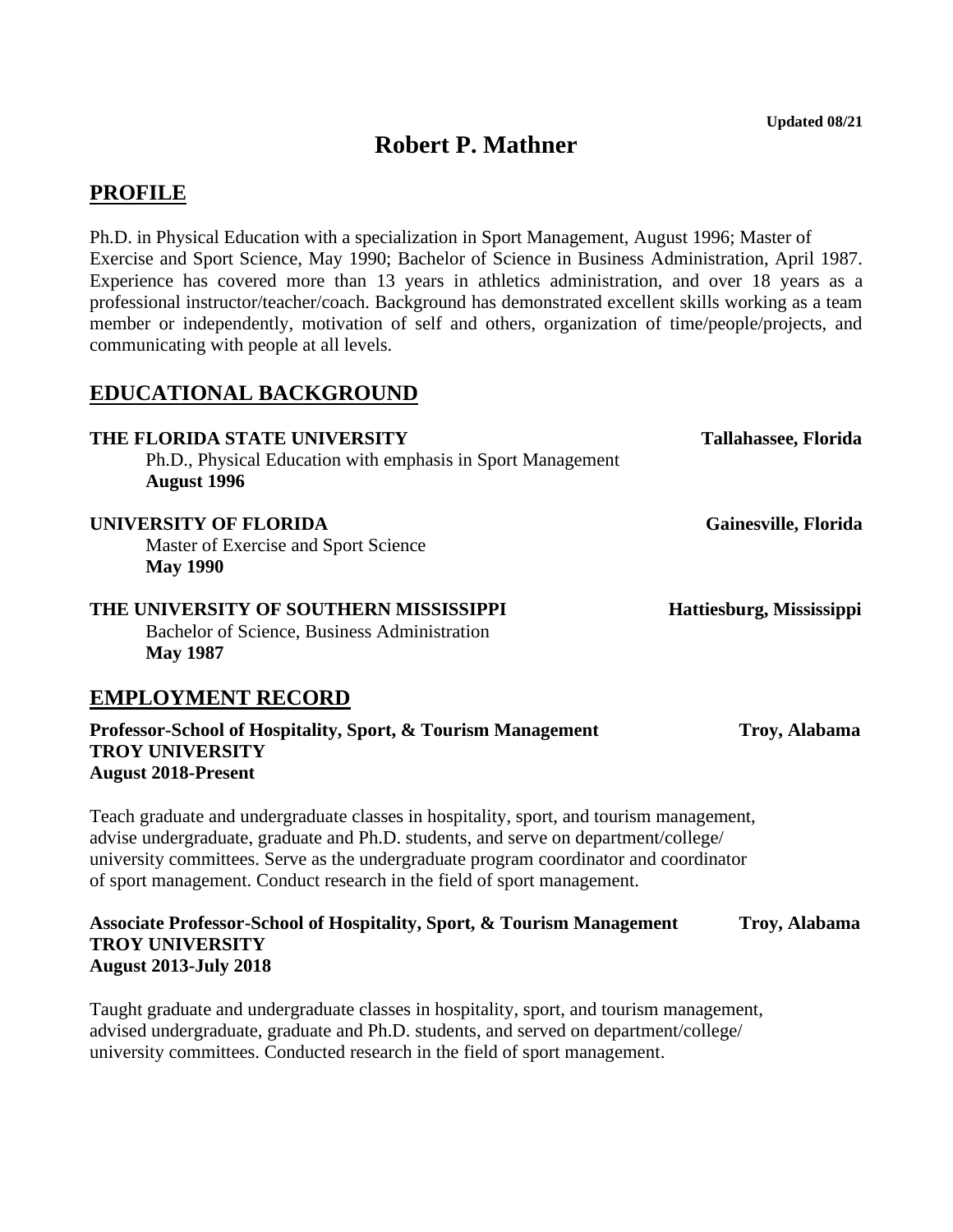**\_\_\_\_\_\_\_\_\_\_\_\_\_**

#### **Assistant Professor-Department of Kinesiology and Health Promotions Troy, Alabama TROY UNIVERSITY August 2007-July 2013**

Taught graduate and undergraduate classes in sport and fitness management, advised undergraduate students, and served on department/college committees. Conducted research in the field of sport and fitness management.

#### **Assistant Athletics Director-Compliance Orlando, Florida UNIVERSITY OF CENTRAL FLORIDA/University of Central Florida Athletics Association (UCFAA) March 2003-May 2007**

Directed the institution's efforts to maintain compliance with NCAA, Conference, and University regulations. Responsibilities included direct oversight of Sports Medicine, Sports Equipment Operations, Men's Soccer, Women's Soccer, Women's Softball, and Women's Rowing. Member of UCFAA Senior Management Staff.

#### **Director of Athletics Compliance Syracuse, New York** Syracuse, New York **SYRACUSE UNIVERSITY April 1999-February 2003**

Directed the institution's efforts to maintain compliance with NCAA, Big East Conference, ECAC, and University regulations. Member of the Department of Intercollegiate Athletics Executive Staff.

#### **Interim Associate Athletics Director Missoula, Montana UNIVERSITY OF MONTANA September 1998-December 1998**

Responsible for oversight in 12 sports and of 16 coaches. Assumed role as UM's official game administrator for women's soccer, volleyball and basketball. Assisted Athletics Director as duties were assigned.

#### Compliance Coordinator **Missoula, Montana UNIVERSITY OF MONTANA July 1996-April 1999**

Responsible for developing, implementing, and coordinating UM's compliance with institutional, Big Sky Conference, and NCAA rules. Member of the Department of Intercollegiate Athletics Executive Staff.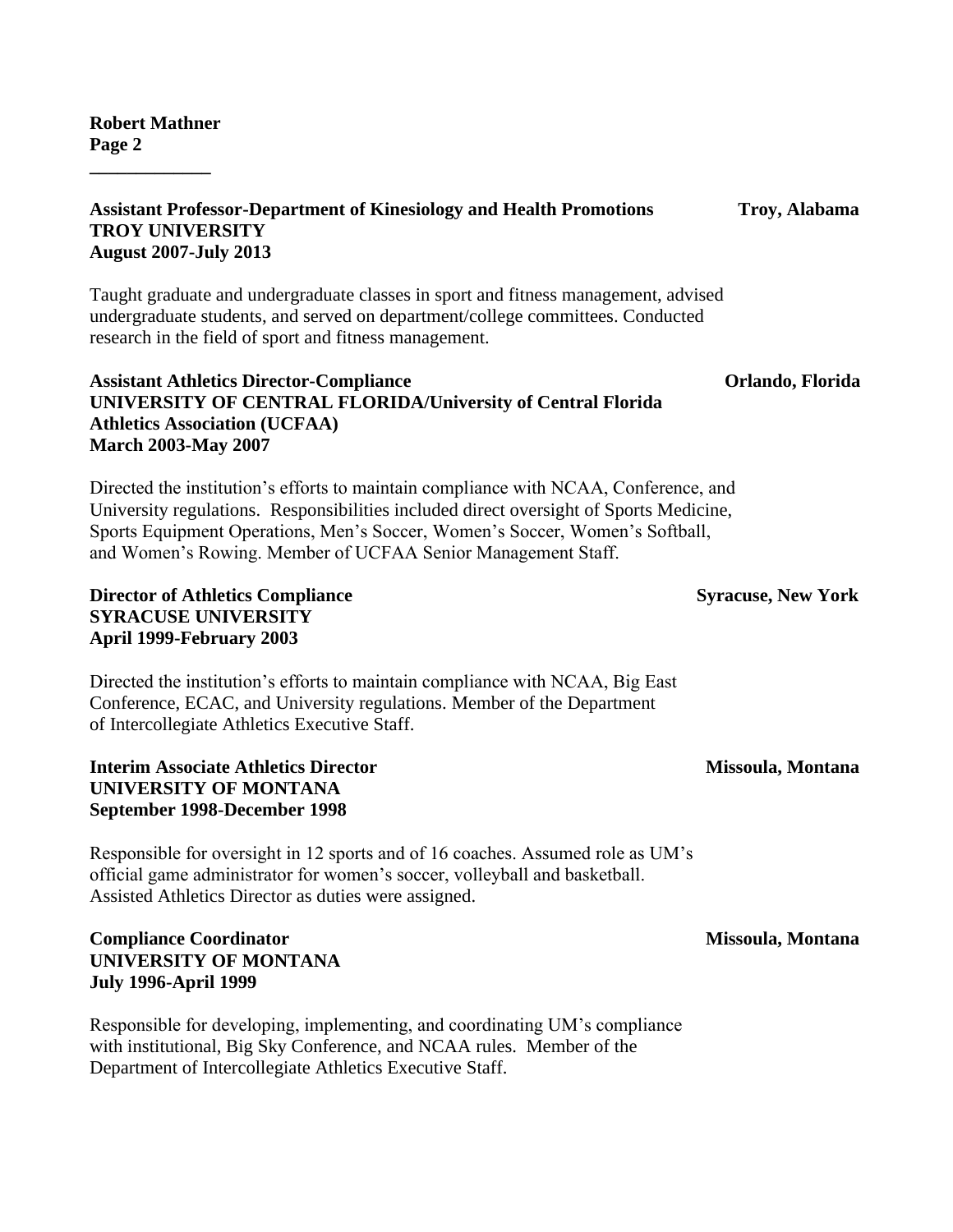#### **Sports Information Office Staff Tallahassee, Florida FLORIDA STATE UNIVERSITY August 1993-May 1994**

Wrote press releases, compiled statistics, assisted with event management for Lady Seminole athletics (Volleyball, Basketball and Softball).

## **High School Teacher/Coach Candler, Florida LAKE WEIR HIGH SCHOOL September 1991-June 1993**

Taught pre-algebra, physical science, and physical education. Coached junior varsity football, varsity and junior varsity softball.

**Marketing and Promotions Intern Atlanta, Georgia** Atlanta, Georgia **ATLANTA BRAVES January 1991-August 1991**

Facilitated Major League Baseball's Honorary Batboy/Batgirl program, coordinated in-game promotions, and serviced corporate sponsorship accounts.

### **Baseball Operations Intern Server All Serverse Server All Serverse Serverse Serverse Serverse Serverse Serverse Serverse Serverse Serverse Serverse Serverse Serverse Serverse Serverse Serverse Serverse Serverse Serverse S BOARDWALK & BASEBALL January 1990-August 1990**

Coordinated game operations for professional (Kansas City Royals-spring training & Baseball City Royals-Florida State League/Class A), college and high school baseball games. Established corporate sponsorship accounts, planned in-game promotions, and assisted with event management.

### **Ticket Office Student Worker Gainesville, Florida** Gainesville, Florida **UNIVERSITY ATHLETIC ASSOCIATION (University of Florida) January 1989-December 1989**

Serviced season ticket orders for all sports and worked ticket gates for athletics events.

# **High School Teacher/Coach Candler, Florida LAKE WEIR HIGH SCHOOL August 1987-December 1988**

Taught pre-algebra and physical science. Coached freshman football and track & field.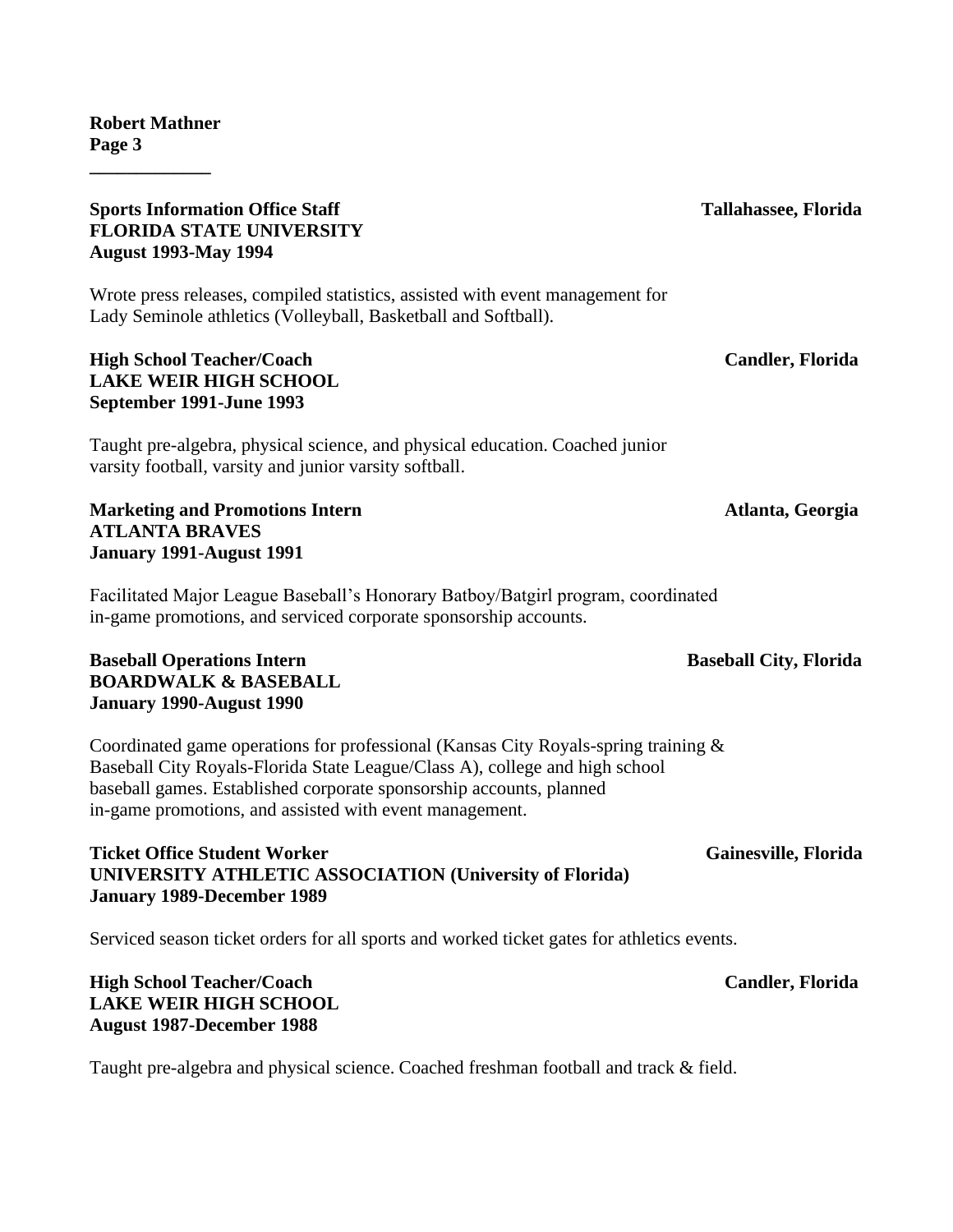# **TEACHING EXPERIENCE**

**Assistant Professor/Associate Professor/Professor, Troy University August 2007-Present** Courses taught: HSTM 2201 – Leisure in Society HSTM 2255 – Introduction to HSTM KHP/HSTM 4430 – Sport Marketing KHP/HSTM 4435 – Current Issues in Sport and Fitness Management KHP/HSTM 4440 – Governing Agencies KHP/HSTM 4443 – Sport Management KHP/HSTM 4450 – Event Management KHP/HSTM 4451 – Sport Finance and Business KHP/HSTM 4452 – Sport Communication KHP/HSTM 4460 – Leadership Principles KHP/HSTM 4470 – Revenue Generation KHP/HSTM 4490 – Internship in Area of Concentration KHP/HSTM 4499 – Seminar in Sport SFM 6600 – Foundations of Sport Management SFM 6610 – Physical Education, Sport and the Law SFM 6614 – Risk Management in Sport SFM 6615 – Sport Administration/Organizational Behavior and Leadership in Sport SFM 6616 – Sport Finance SFM 6632 – Critical Issues in Sport and Fitness Management SFM 6644 – Human Resource Management in Sport and Physical Activity SFM 6673 – Ethics in Sport SFM 6675 – NCAA Governance, Compliance, and Institutional Control SFM 6680 – Practicum SM 8816 – Seminar in Organizational Behavior and Leadership

#### **Guest Lecturer, Bond University Coast Australia Gold Coast, Australia Summer 2010**

Courses lectured:

Strategic Sport Management and Strategic Sport Management in High Performance

#### Adjunct Faculty Member, Flagler College St. Augustine, FL **Spring 2007**

Courses taught:

SPM 320 - Sport Marketing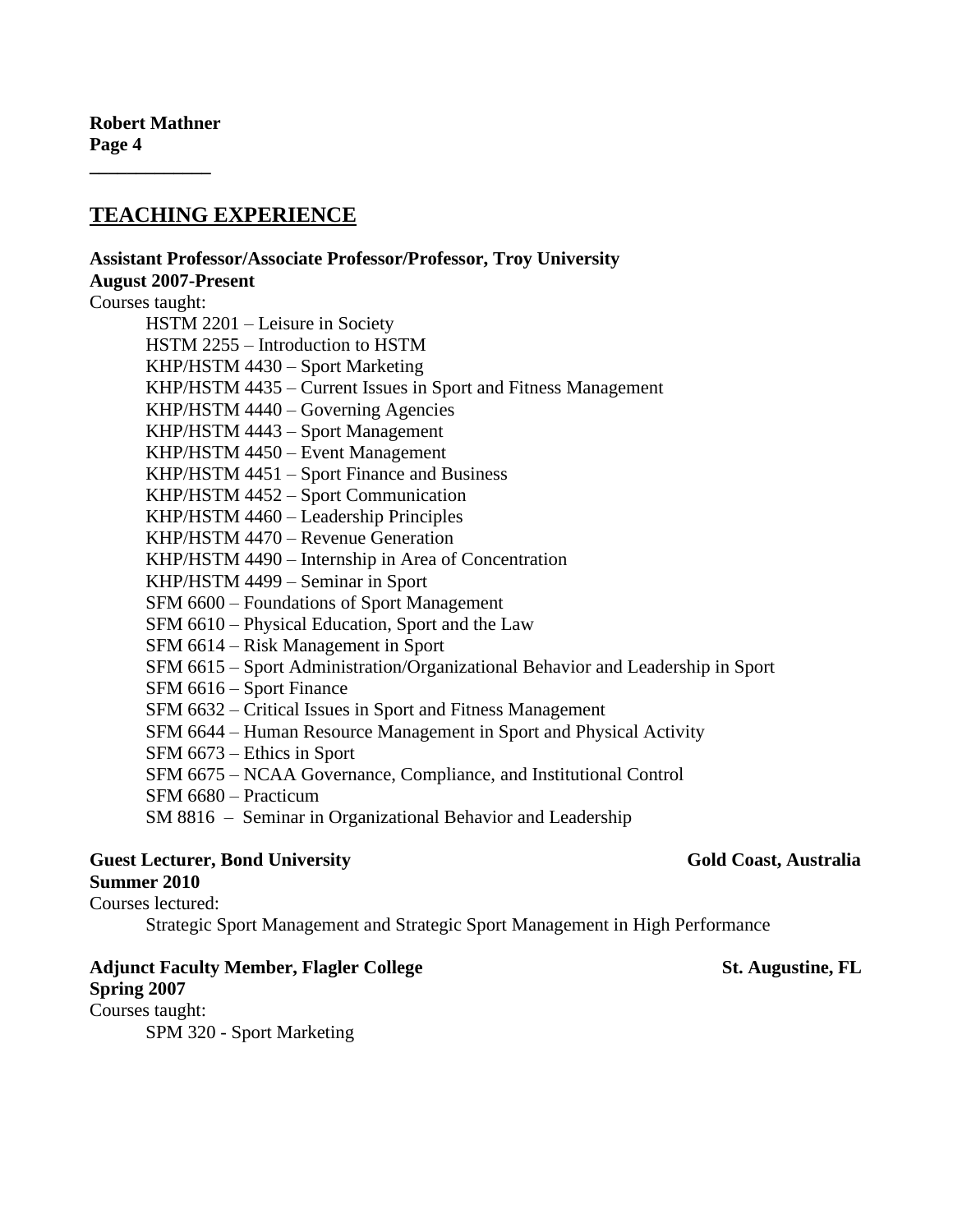**\_\_\_\_\_\_\_\_\_\_\_\_\_\_**

**Adjunct Faculty Member, University of Central Florida Orlando, FL Fall 2006-Spring 2007** Courses taught: PET 4401 - Administration and Evaluation PET 4763 - Coaching Principles and Methods **Adjunct Faculty Member, Lake-Sumter Community College Leesburg, FL Fall 2006**  Courses taught: PET 1400 - Introduction to Sports Leadership

# **PEER REVIEWED PUBLICATIONS**

- Sung, J., Koo, G., Dixon, A., & **Mathner, R.P.** (2021). Dual Commitments and Job Performance: Outsourced Marketing Partners with NCAA Intercollegiate Athletics Departments. *Journal of Research in Business, Economics, and Management.* Accepted for publication on Feb. 18, 2021.
- **Mathner, R.P. & Lee, J. W.** (2021). Troy University: Branding done the Trojan Way. In J. W. Lee (Ed.) Branding in higher ed: Every university tells a story. Durham, NC: Carolina Academic Press. NATIONAL
- **Mathner, R. & Lee, J. W.** (2021). University of Montana: *Title Incomplete*. In J. W. Lee (Ed.) Branding in higher ed: Every university tells a story. Durham, NC: Carolina Academic Press. NATIONAL
- **Mathner, R.P.**, Martin, C.L.L., & Rodenberg, R. (2019). Extending sports wagering studies outside of the NCAA student-athlete population: NCAA athletics department staff members gambling and sport wagering behaviors. *Journal of Contemporary Athletics, 11(3).* NATIONAL
- **Mathner, R.P.**, & Lee, J.W. (2018) Montgomery Biscuits: A Recipe for Success. In J. W. Lee (Ed.) Branded: Branding in sport business (2nd ed.) (pp. 135-144). Durham, NC: Carolina Academic Press. NATIONAL
- **Mathner, R.P.**, Martin, C.L.L., Carroll, M., & Neal, T. (2014). Extending sports wagering studies outside of the student-athlete population: NCAA Division I athletic trainers' gambling behaviors. *Journal of Issues in Intercollegiate Athletics*, *7*, 431-444. NATIONAL
- **Mathner, R.P.**, Martin, C.L.L., & Allen, J. (2013). NCAA Division I athletic trainers: Examining sport wagering behavior. *Journal of Contemporary Athletics*, *7*(3), 159-174. NATIONAL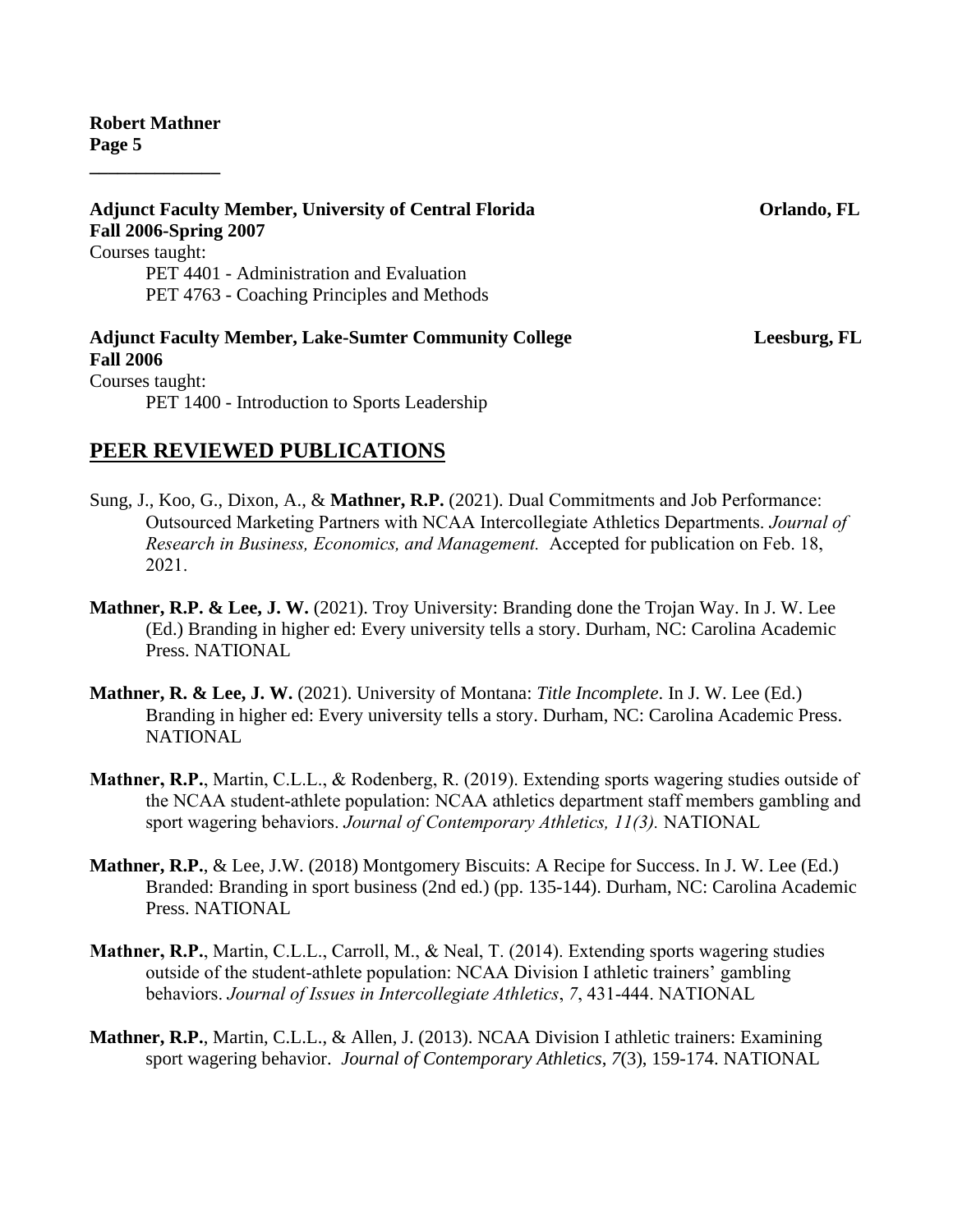- **Mathner, R.P.**, & Martin, C.L.L. (2012). Sport management graduate and undergraduate students' perceptions of career choices in sport management. *Sport Management Education Journal*, *6*(1), 21-31. INTERNATIONAL
- **Mathner, R.P.**, Martin, C.L.L., Tatum, S., & Chouti, D. (2010). The effects of a sportsmanship education program on the behavior of college intramural sports participants. *Recreation Sports Journal, 34*(2), 119-128. NATIONAL
- **Mathner, R.P.** (October/November 2010). Warning systems for childcare. *Healthy Childcare*, *13*(6), 14-15. NATIONAL
- **Mathner, R.P.** (June/July 2010). Choosing a home exercise program. *Healthy Childcare*. *13*(4), 13-14 **NATIONAL**
- **Mathner, R.P.** (April/May 2010). When addictions impact your health. *Healthy Childcare*, *13*(3), 14- 15. NATIONAL

# **NON-PEER REVIEWED PUBLICATIONS**

- **Mathner, R.P.** (2011). Orlando Magic. In Swayne, L., & Dodds, M. (Eds.), *Encyclopedia of Sports Management and Marketing*. Thousand Oaks, CA: Sage Publishing. NATIONAL
- **Mathner, R.P.** (April/May 2007). Teaming up. *Athletic Management*, *19*(3). NATIONAL
- **Mathner, R.P.** (June/July 2006). No safe bet. *Athletic Management*, *18*(4). NATIONAL
- **Mathner, R.P.** (December 1989). Drug testing the high school athlete. *National Coach*, *25*(2), 8-11. **NATIONAL**

## **PEER REVIEWED PRESENTATIONS**

- **Mathner, R.P.**, & Martin, C.L.L., Vogt, S., & Park, K. (2020). Extending Sports Wagering Studies Outside of the NCAA Student-Athlete Population: High School Student-Athletes Gambling and Sport Wagering Behaviors. *Accepted for Presentation (not presented due to COVID) at the 2020 North American Society of Sport Management Conference, San Diego, CA by R.P. Mathner.* INTERNATIONAL
- Sellers, N., & **Mathner**, **R.P.** (2020). Student Career Development Utilizing Role Play to Improve Interview Preparedness. *Accepted for Presentation (Teaching and Learning Fair but not presented due to COVID) at the 2020 North American Society of Sport Management Conference, San Diego, CA by N. Sellers*. INTERNATIONAL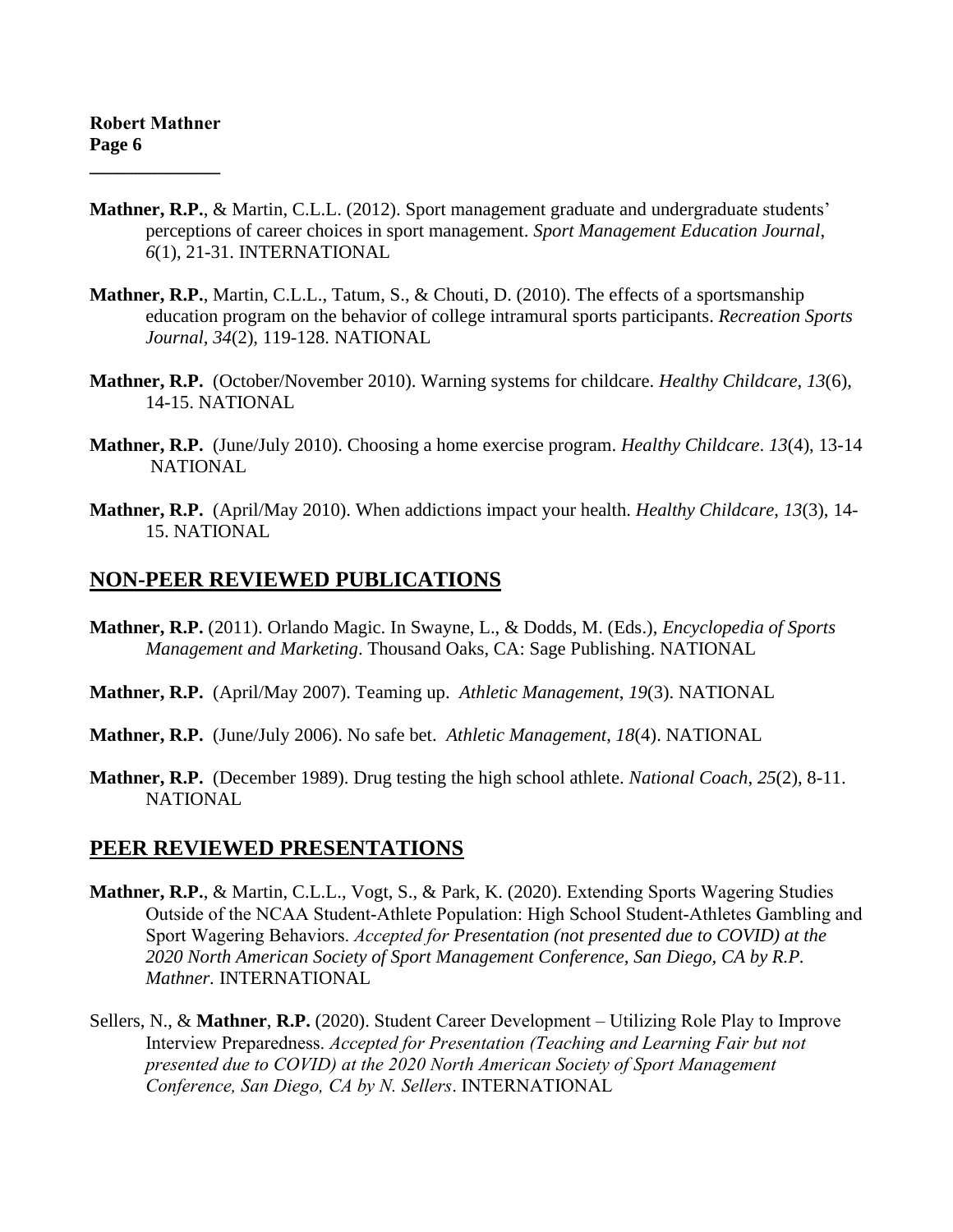- Vogt, S., **Mathner, R.P.**, Breitling, A., & Ridpath, B.D. (2020). NCAA Cost of Attendance Stipend: A Content Analysis Examining the Rate of Change. *Accepted for Poster Presentation (withdrawn due to family emergency) at the 2020 Applied Sport Management Association Conference in Waco, TX by S. Vogt.* REGIONAL
- Hou, Z., Koo, G., Dixon, A.W., **Mathner, R.P.**, & Park, K. (2019) Meditating Role of Cohesion in Relationship between Athlete Leadership and Athlete Satisfaction. *Presented at the 2019 North American Society of Sport Management Conference, New Orleans, LA by K. Park.*  INTERNATIONAL
- Sung, J., Koo, G., Dixon, A.W., & **Mathner, R.P.** (2017). Dual Commitments and Job Performance: Outsourced Marketing Partners with NCAA Intercollegiate Athletics Departments. *Presented (poster presentation) at the 2017 North American Society of Sport Management Conference, Denver, CO by G. Koo.* INTERNATIONAL
- **Mathner, R.P.** (2016). Utilizing a Comprehensive Capstone-Oriented Course to Assess and Apply Curriculum Knowledge in Sport Management. *Commission on Sport Management Accreditation Annual Conference*, *Tampa, FL.* NATIONAL
- **Mathner, R.P.**, Martin, C.L.L., & Weber, B. (2014). Effective Risk Management Techniques to Address Gambling and Sports Wagering Behavior by NCAA Student-Athletes and Staff. *Presented (poster presentation) at the 2014 Sport and Recreation Law Annual Conference, Orlando, FL by R.P. Mathner.* INTERNATIONAL
- **Mathner, R.P.**, Sievert, J., & Midgett, G. (2014). Paying NCAA Student-Athletes: Myths and Realities Facing the Membership. *Southern Sport Management Association Conference, Nashville, TN by R.P. Mathner, J. Sievert, and G. Midgett.* NATIONAL
- Green, F.E., **Mathner, R.P.**, & Goss, B.A. (2014). "Emerging Scholars Workshop", *Presented at the March 2014 Southern Sport Management Conference, Nashville, TN by F.E. Green.* NATIONAL
- **Mathner, R.P.**, & Dixon, A.W. (2013). Sport Event Management: Planning, Organizing, Leading and Evaluating Student-Led Sporting Events. *Presented at the 2013 North American Society of Sport Management Conference (Teaching and Learning Fair), Austin, TX by R.P. Mathner.*  INTERNATIONAL
- **Mathner, R.P.**, & Martin, C.L.L. (2012). A National Study on Sports Wagering Behavior Among NCAA Athletics Department Staff Members. *Presented at the 2012 North American Society of Sport Management Conference, Seattle, WA by R.P. Mathner & C.L.L. Martin.* INTERNATIONAL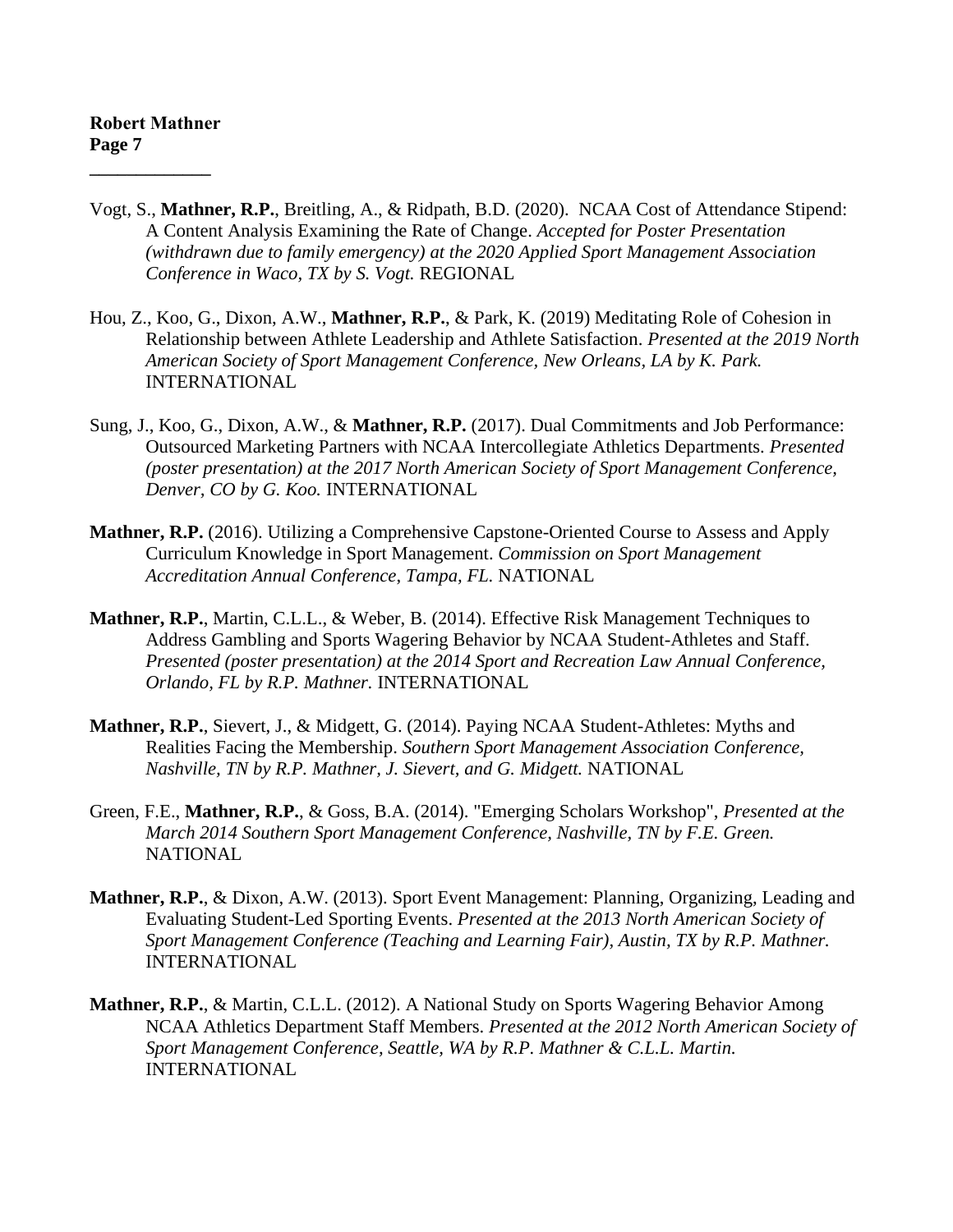- **Mathner, R.P.**, Allen, J.T., & Martin, C.L.L. (2012). NCAA Division I Athletic Trainers: Examining Sport Wagering Behavior. *Presented (poster presentation) at the 2012 Collegiate Sport Research Institute Conference, Chapel Hill, NC.* NATIONAL
- Lee, J., Gregg, E., Beck, J., Cianfrone, B., Keshock, C., & **Mathner, R.P.** (2011). Who Are U?: University Branding and Intercollegiate Athletics. *Presented at the October 2011 Sport Marketing Association Conference, Houston, TX by R.P. Mathner, L. Gregg, & J. Beck.* INTERNATIONAL
- **Mathner, R.P.**, Martin, C.L.L., & Kneiry, E. (2011). Examining the Prevalence and Scope of Sports Wagering Behaviors by Division I Collegiate Athletic Trainers. *Presented at the March 2011 Sport and Recreation Law Association Annual Conference, Savannah, GA by R.P. Mathner.*  INTERNATIONAL
- **Mathner, R.P.**, & Martin, C.L.L. (2010). Sport Management Graduate and Undergraduate Students' Perceptions of Career Choices in Sport Management. *Presented at the June 2010 North American Society for Sport Management Conference in Tampa, FL by R.P. Mathner and C.L.L. Martin.* INTERNATIONAL
- Martin, C.L.L., Gibson, A., Miller, L.L., **Mathner, R.P.**, & Green, F. (2009). An Exploratory Analysis on the Need for Standardized Exit Exams for Sport Management Undergraduate Students. *Presented (poster presentation) at the May 2009 North American Society for Sport Management Conference in Columbia, SC by C.L.L. Martin, A. Gibson, L.L. Miller, & R.P. Mathner.* INTERNATIONAL

## **NON-PEER REVIEWED PROFESSIONAL PRESENTATIONS**

- Martin, C.L.L., & **Mathner, R.P.**, & Dixon, A.W. (2018). Alumni, Tracking: Innovations and Improvements. *Presented at the National Webinar Series/COSMA by C.L.L. Martin.*  NATIONAL/INVITED
- Martin, C.L.L., & **Mathner, R.P.** (2017). Examining the Prevalence and Scope of Sports Wagering by High School Student-athletes. *Presented at the Alabama Independent School Association Professional Development Day by C.L.L. Martin.* REGIONAL/INVITED
- **Mathner, R. P.**, Martin, C. L. L., Carroll, M. S., & Neal, T. (2015). Extending Sports Wagering Studies Outside of the Student-athlete Population: NCAA Division I/II/III Athletic Trainers' Gambling Behaviors. *Presented at the National Athletic Trainers' Association 66th Clinical Symposia & AT Expo, St. Louis, MO by R.P. Mathner*. NATIONAL/INVITED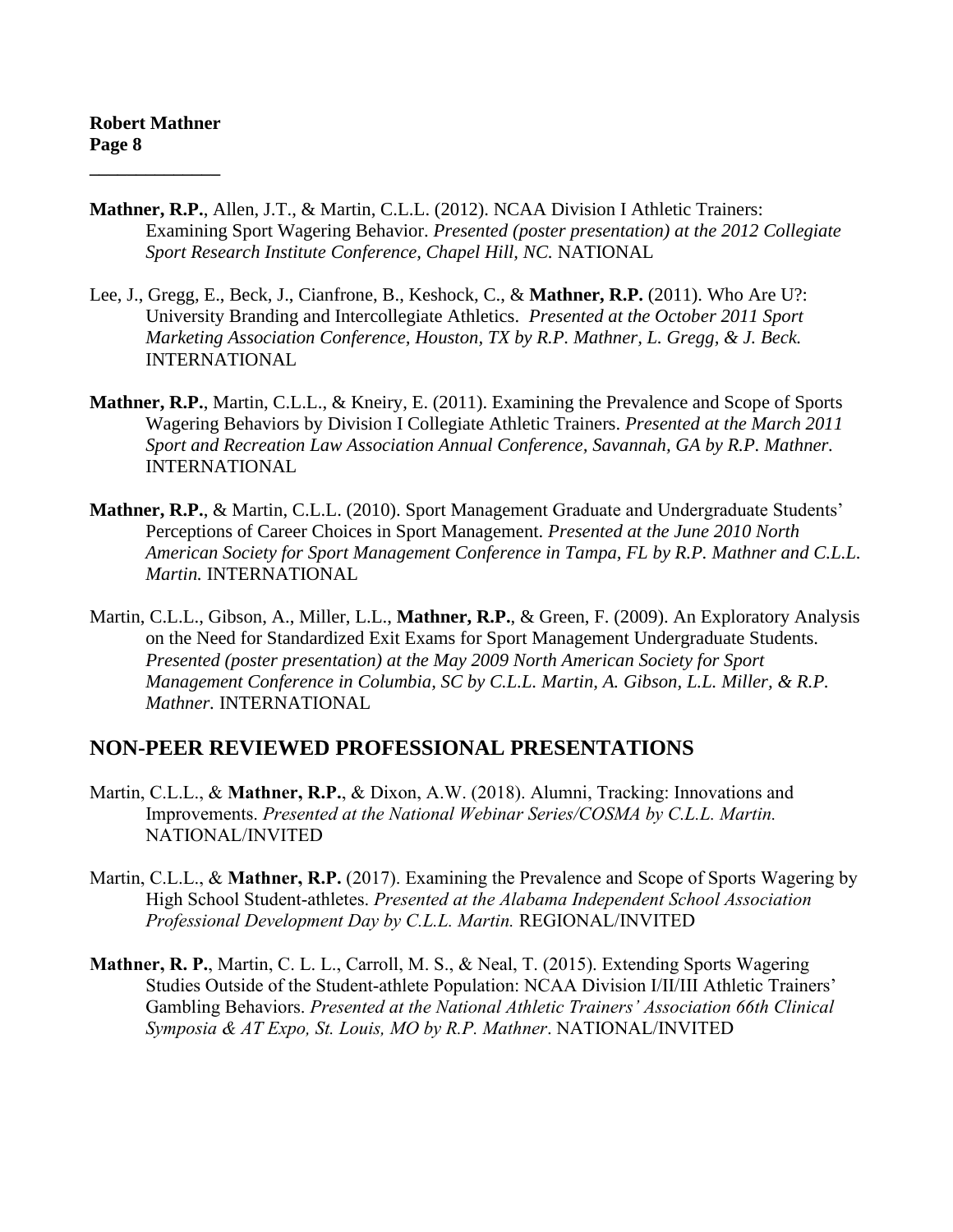- **Mathner, R.P.**, Martin, C.L.L., & Allen, J.T. (2011). Sports Wagering by NCAA Athletics Department Staff Members: Are We Keeping Our Eyes On the Right Ball? *Presented at the June 2011 National Association for Athletics Compliance Annual Conference, Orlando, FL by R.P. Mathner.* NATIONAL
- **Mathner, R.P.** (2010). NCAA Initial-Eligibility Clearinghouse and Recruiting Issues for the International Student-athlete. *Oral presentation to the Australian Softball Federation Association in July 2010, Sydney, Australia by R.P. Mathner.* NATIONAL
- **Mathner, R.P.**, Martin, C.L.L., Tatum, S., & Chouti, D. (2010). The Effects of a Sportsmanship Education Program on the Behavior of College Intramural Sports Participants. *Presented at the January 2010 Alabama Parks and Recreation Annual Conference, Orange Beach, AL by R.P. Mathner and S. Tatum.* REGIONAL
- **Mathner, R.P.** (2008). Southern Sport Management Conference. *Oral panel presentation/discussion to attendees on how to obtain meaningful employment in the sport management field. Troy, AL.* REGIONAL
- **Mathner, R.P.** (2007). NCAA Initial-Eligibility Clearinghouse and Recruiting Issues*. Oral presentation to the Florida High School Coaches Association. Daytona Beach, FL, January 2007 by R.P. Mathner.* REGIONAL
- **Mathner, R.P.** (2006). NCAA Division I Regional Leadership Conference*. Presenter, facilitator, speaker. New Jersey City, NJ, October 2006.* REGIONAL
- **Mathner, R.P.** (2005). Perils and Pitfalls of Illegal Sports Wagering*. Co-organizer and speaker: UCF/NCAS Leadership Conference. Orlando, FL, May 2005.* NATIONAL
- **Mathner, R.P.** (2005). Gambling and Sports Wagering Symposium. Organizer and speaker. *Orlando, FL*, *June 2005*. NATIONAL
- **Mathner, R.P.** (2003-2005). Organizer and presenter. *Presentation at NCAA Initial-Eligibility Clearinghouse and Recruiting Issues seminars to Orlando area high-school student-athletes, parents, guidance counselors, high-school coaches, and high school administrators, Orlando, FL.* REGIONAL
- **Mathner, R.P.** (2002). Sports Agent Issues*. Oral presentation at "Cutting Edge Strategies for Managing Sports Agent Issues" Seminar. Toronto, August 2002.* INTERNATIONAL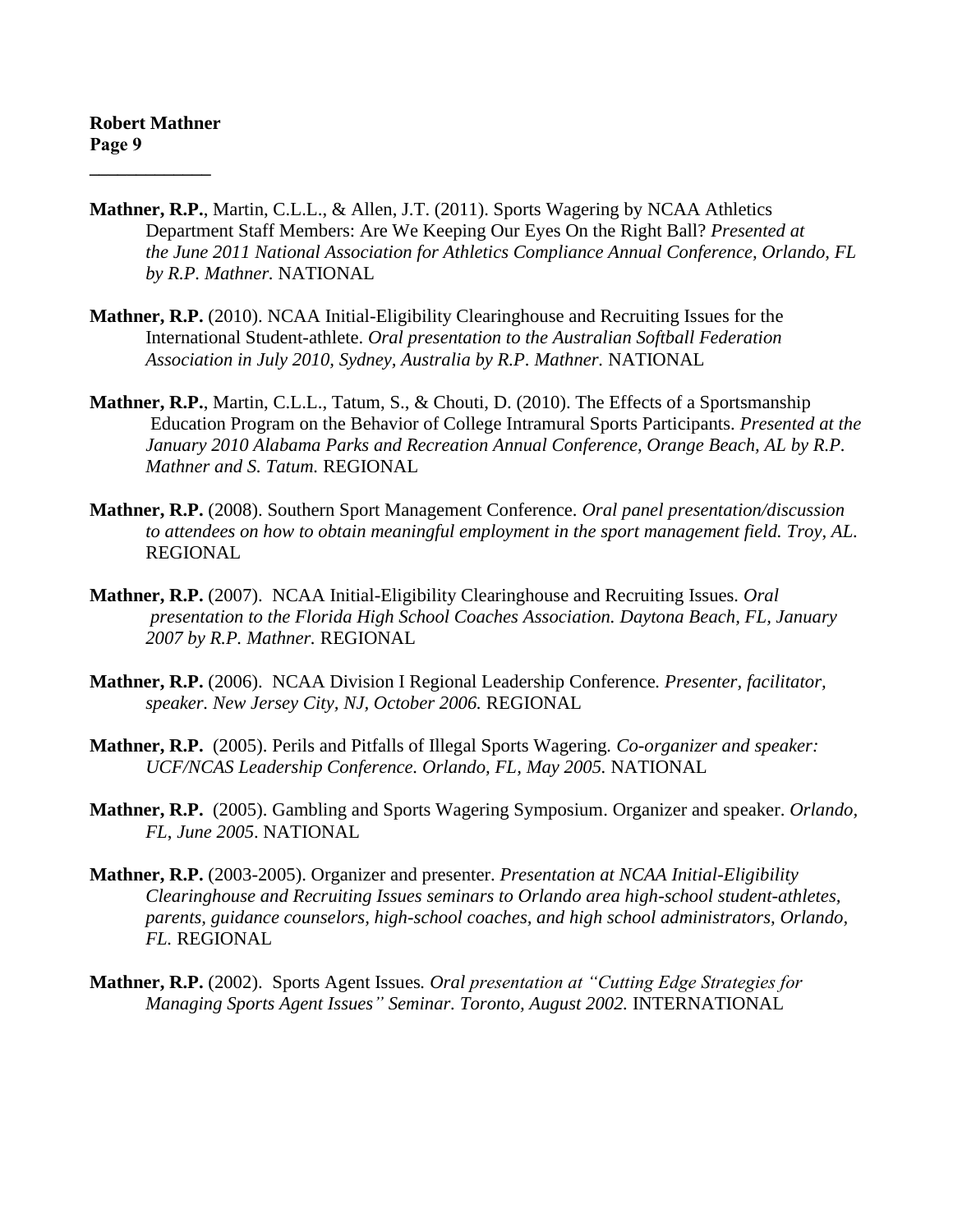- **Mathner, R.P.** (1999-2003). Organizer and presenter. *Presentation at NCAA Initial-Eligibility Clearinghouse and Recruiting Issues seminars to Syracuse area high-school student-athletes, parents, guidance counselors, high-school coaches, and high school administrators, Syracuse, NY.*
- **Mathner, R.P.** (2001). Effective Monitoring Policies/Procedures. *Facilitator of round table discussion at NCAA Regional Rules Seminar. Washington, D.C., May 2001.*
- **Mathner, R.P.** (2000). College Recruiting-What every coach should know. *Oral presentation at the New York State AHPERD Conference. Syracuse, NY, November 2000.*

# **OTHER RESEARCH/CONSULTING ACTIVITIES**

#### **Current Projects**

- **Mathner, R.P.,** Vogt, S., & Martin, C.L.L. (2018). A Comparison of the Prevalence and Scope of Sports Wagering Behaviors by High School Student-Athletes. (IRB approval, data collected in the Spring 2018/19).
- **Mathner, R.P.** (2017). A Five-Year Analysis of Cost of Attendance Figures Utilized by Universities and its Impact on NCAA Division I Athletics Department's Budgets.
- Martin, C.L.L., Forbes, A., & **Mathner, R.P.** (2017). An Analysis of NBA Teams Facebook pages to Engage Fans Through Social Media Tools. (Data collected, writing manuscript now)

#### **Grants**

- **Mathner, R.P.** (2017) Troy University Faculty Research Grant: Examining the Prevalence and Scope of Sports Wagering by High School Student-athletes, \$3,000. Status: Funded
- **Mathner, R.P.** (2016). Troy University Faculty Development Grant: Presentation at the COSMA Annual Conference, \$750. Status: Funded
- **Mathner, R.P.** (2015). Troy University Faculty Development Grant: Presentation at the NATA Annual Conference, \$750. Status: Funded
- **Mathner, R.P.** (2014). Troy University Faculty Development Grant: Presentation at the Sport and Recreation Law Association Annual Conference, \$750. Status: Funded
- **Mathner, R.P.** (2013). Troy University Faculty Development Grant: Presentation at the North America Society for Sport Management Annual Conference, \$750. Status: Funded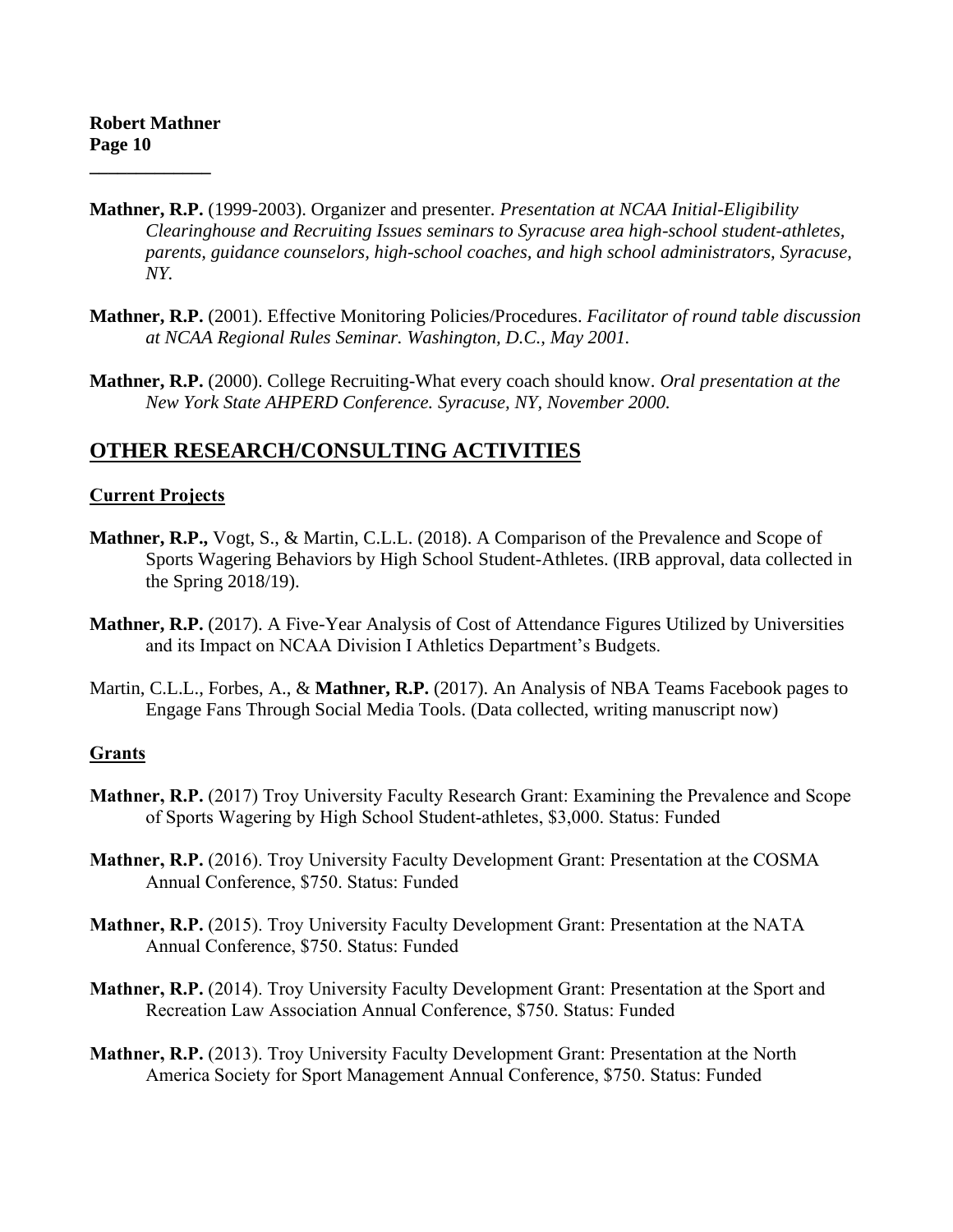- **Mathner, R.P.** (2012). Troy University Faculty Development Grant: Presentation at the North American Society for Sport Management Annual Conference, \$250. Status: Funded
- **Mathner, R.P.** (2011). Troy University Faculty Development Grant: Presentation at the Sport Marketing Association Conference, \$750. Status: Funded
- **Mathner, R.P.** (2011). Troy University Faculty Development Grant: Presentation at the Sport and Recreation Law Association Annual Conference, \$750. Status: Funded
- **Mathner, R.P.** (2010). Troy University Faculty Development Grant: Presentation at the North American Society for Sport Management Annual Conference, \$375. Status: Funded
- **Mathner, R.P.**, Martin, C.L.L., Tatum, S., & Chouti, D. (2010). Troy University Faculty Development Grant: Presentation at the Alabama Parks and Recreation Annual Conference, \$750. Status: Funded
- **Mathner, R.P.**, & Bush, G. (2010). General Mills Champions for Healthy Kids: \$10,000. Status: Not Funded
- **Mathner, R.P.** (2010). Faculty International Travel/Chancellor's Initiative Grant, Study Abroad, \$5467. Status: Funded
- **Mathner, R.P.** (2008). Faculty International Travel/Chancellor's Initiative Grant, Study Abroad, \$4513. Status: Funded

#### **Graduate-Advised Research**

- **Rozantz, T. (2020-present). "**Exploring the relationship of student-athlete goal-orientation and their motivation related to performance avoidance goal related behavior." DOCTORAL-Committee Member
- **Fletcher, W. (2020-present). "**An analysis of the philanthropic behavior of NCAA Division I studentathletes". DOCTORAL-Chair
- **Donahue, P. (2018).** "Career transition experiences of former NFL athletes: The institutional influence of the National Football League". DOCTORAL-Committee Member
- **Wieczorek, S. (2018-2020).** "Exploring preferred leadership styles of NCAA Division I & II men's soccer coaches". DOCTORAL-Chair
- **Cooper, B. (2017-present).** "Extending sports wagering studies outside of the NCAA student-athlete population: NCAA athletics department coaches' gambling and sport wagering behaviors". DOCTORAL-Committee Member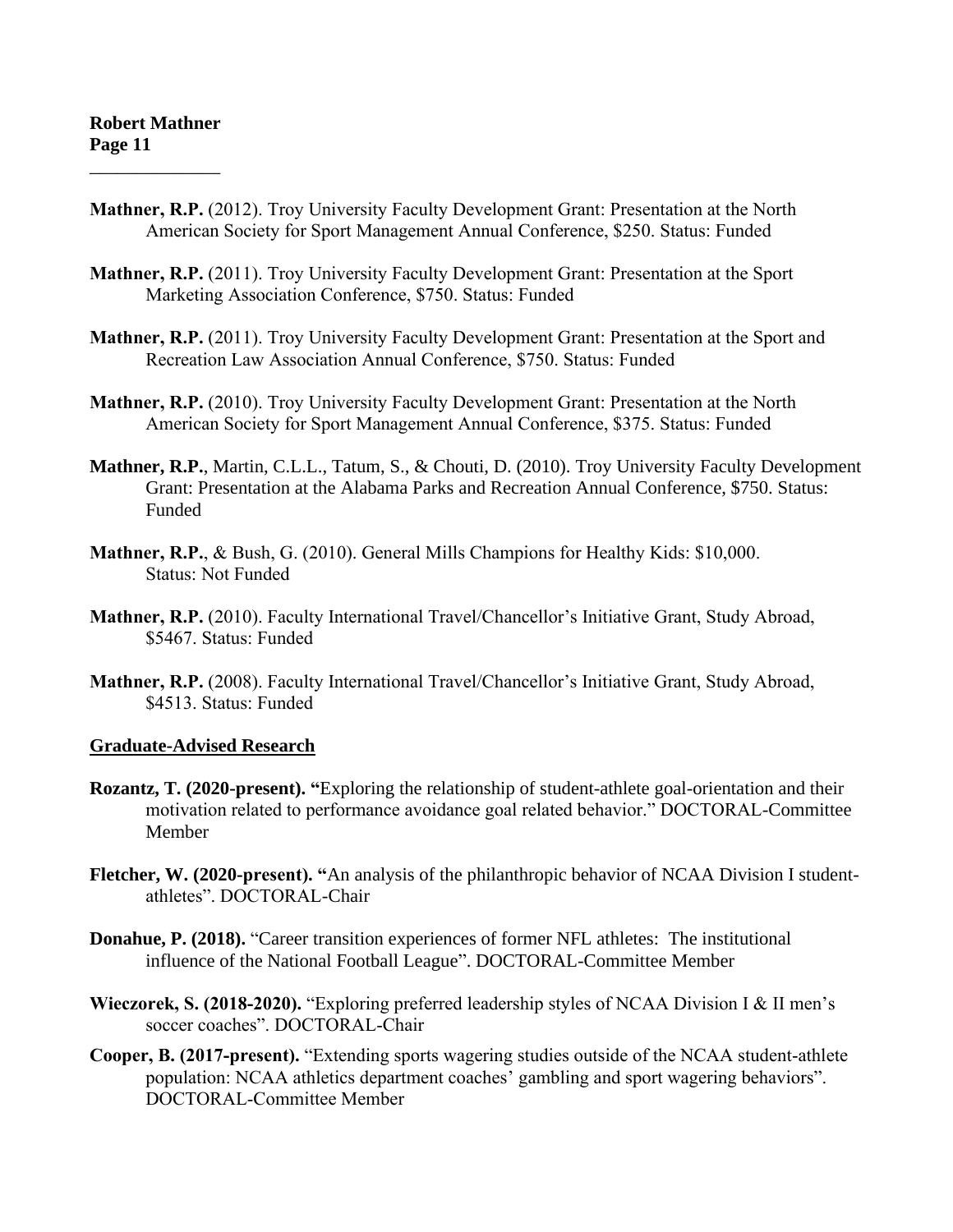- **Hou, E. (2017-2018).** "Examining the relationship between athlete leadership, team cohesion, and athlete satisfaction among NCAA Division I sports teams". MASTERS
- **Tatum, S. (2015-2019). "**Investigating the effects of Self-Determination Theory on motivational factors for female college students' participation in campus recreation activities". DOCTORAL-Co-Chair
- **Vogt, S. (2015-2018).** "An examination of NCAA student-athlete's choice of major." DOCTORAL-Co-Chair
- **Mixon, K. (2009-10)**. **"**An Examination of the effect Title IX has had on high school and collegiate sports". MASTERS
- **Reagan, S. (2009-10)**. "Perceptions and attitudes of a playoff system in the FBS Division of college football". MASTERS

#### **Consulting**

- **Mathner, R.P.** (2011-2017). Consultant with Michael L. Buckner, Esquire, P.I. to conduct NCAA Division I Athletics Department Operational Reviews and Reviews of Infractions Cases.
- **Mathner, R.P.** (2008). Consultant with Michael L. Buckner, Esquire, P.I. Alabama State University Infractions Case Mock Hearing Panel Member.

# **CONTINUING EDUCATION RELATED TO PROFESSION**

**Troy University Canvas Training Certification,** August 2018 **Troy University Security Awareness Training Certification,** August 2017 & 2018 **Troy University Blackboard Training Certification**, August 2013, 2010 **Troy University IRB Training Certificate**, Fall 2008, 2012, 2017

# **SERVICE**

# **SFM/HSTM**

Doctoral Graduate Teaching Assistant Search Committee-Chair (2016-present) Doctoral Admissions Committee-Member (2015-present) Sport Management Coordinator (2015-present) Ph.D. Curriculum Committee-Member (2014-present) Graduate Readmissions Appeals Committee-Chair (2013-2020) Search Committee Member (2008-present) Undergraduate Program Coordinator (2013-present)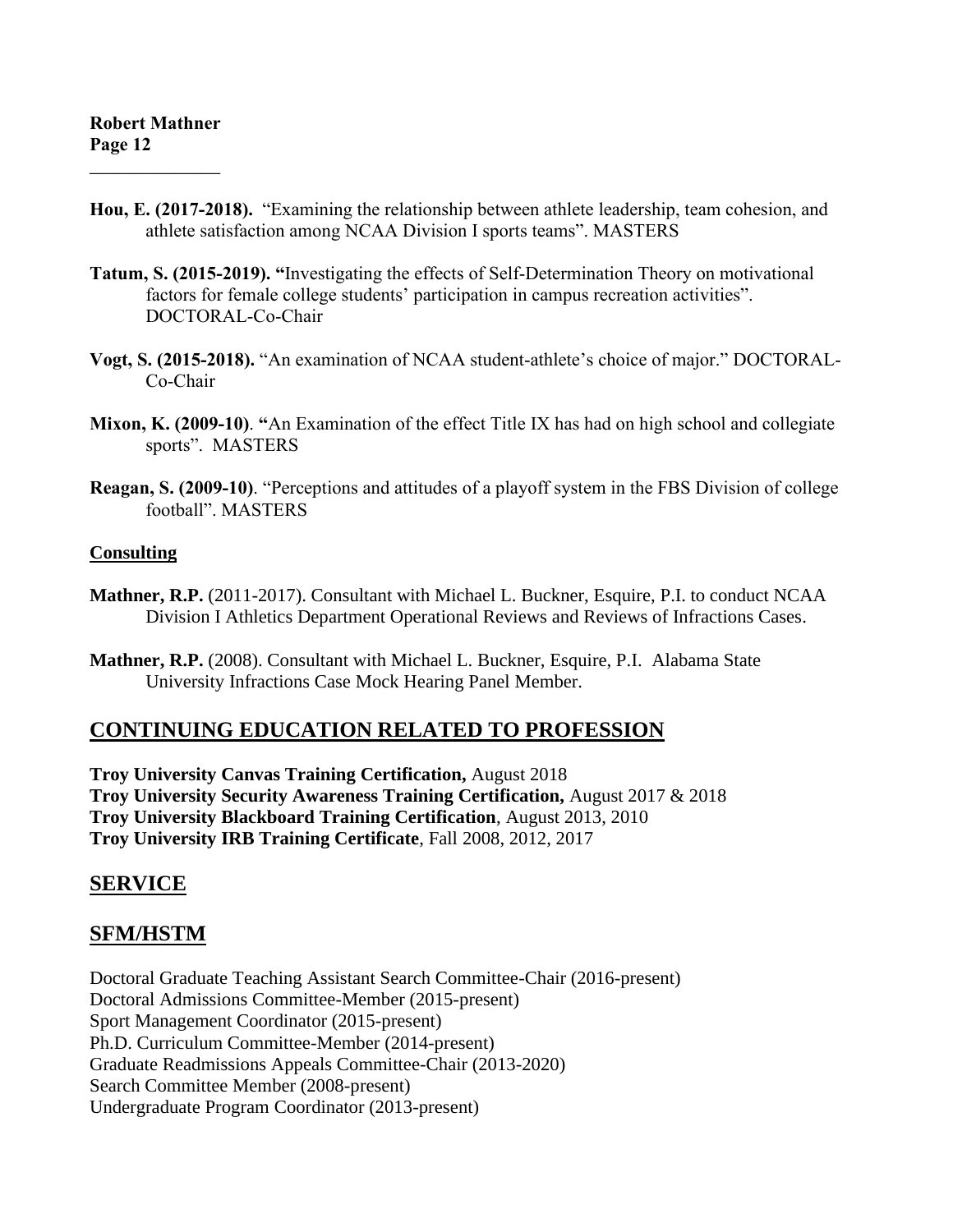Undergraduate Curriculum Committee-Member (2008-present) Graduate Curriculum Committee-Member (2008-present)

# **KHP/HSTM**

Student Learning Outcomes Evaluator (2013-present) IMPACT Session Leader (2012-present) Search Committee Member (2008-present) Faculty Advisor-Phi Epsilon Kappa (2008-09) Fall/Spring Preview Day Representative (2008-present)

# **CHHS**

College Review Committee (2013-2016) Designated Alternate to COSMA (2011-present) Internationalization Committee Member (2009-2010) Grants and Research Committee Member (2007-08) Study Abroad Committee Member (2007-08)

# **TROY UNIVERSITY**

Troy University Fellowship of Christian Athletes Guest Speaker/Facilitator (April, 2017) Troy University Women's Basketball Team Leadership Seminar Facilitator (Sept., 2016) Troy University Leadership Academic Curriculum Committee Member (2012-present) Troy University Athletics Department Guest Speaker Organizer (Fall 2012) Sigma Chi Fraternity Chapter Faculty Advisor (2012-present) Troy University Men's & Women's Golf Team Facilitator-Leadership Seminar (Spring 2012) International Planning Committee Member (2011-12) New York Times "Times Talk" Facilitator (Fall 2010 & Fall 2011) Troy University Office of Admissions Leadership Faculty Interviewer (2011) Troy University Lunch and Learn Facilitator (Fall 2010) Enrollment Committee Member (2010-2014)

# **PROFESSIONAL**

Journal of NCAA Compliance (2020-present) Case Studies in Sport Management-Guest Reviewer (2016-present) Journal of Intercollegiate Sport-Reviewer (2015-present) North American Society for Sport Management-Industry Relations Committee (2012-2019) North American Society for Sport Management-Conference Abstracts Reviewer (2012) Event Management: An International Journal-Reviewer (2011-present) Holcomb Hathaway Publishers-Book Reviewer (2011) Jossey-Bass-Book Reviewer (2011)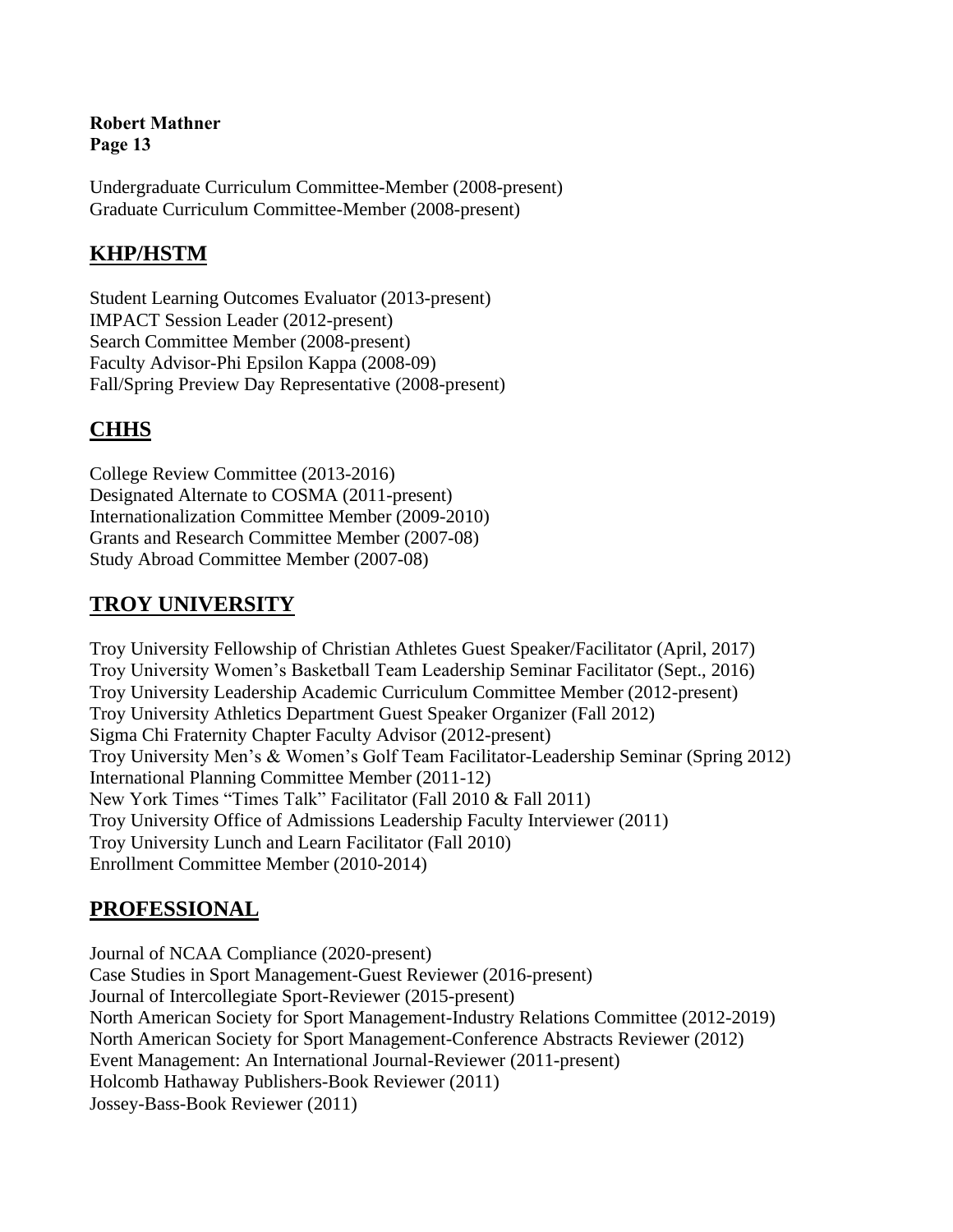Journal of Sport Administration and Supervision-Reviewer (2010-2013) Journal of Sport Administration and Supervision-Editorial Board Member (2008-2011) Southern Sport Management Conference Executive Committee (2007-2012) Athletic Management Magazine Editorial Board Member (2007-present)

# **PROFESSIONAL CONFERENCES/MEETINGS ATTENDED**

**National Student Success Conference,** March 2020 **Troy University HSTM Conference**, October 2019 **Troy University HSTM Conference,** April 2019 **Troy University HSTM Conference,** April 2018 **COSMA Annual Conference,** February 2016 **Southern Sport Management Association Conference,** March 2014 **Sport and Recreation Law Association Annual Conference,** March 2014 **North American Society for Sport Management Annual Conference,** May 2013 **North American Society for Sport Management Annual Conference,** May 2012 **Southern Sport Management Association Conference,** April 2012 **Sport Marketing Association Annual Conference,** October 2011 **National Association for Athletics Compliance Annual Conference,** June 2011 **Southern Sport Management Association Conference,** April 2011 **Sport and Recreation Law Association Annual Conference,** March 2011 **North American Society for Sport Management Annual Conference,** June 2010 **Southern Sport Management Association Conference,** April 2010 **Alabama Recreation and Parks Annual Conference,** January 2010 **North American Society for Sport Management Annual Conference,** May 2009 **Southern Sport Management Association Conference,** April 2009 **National Association of Collegiate Directors of Athletics Annual Conference**, June 2008 **Southern Sport Management Association Conference,** April 2008

# **DEVELOPMENT GROWTH ACTIVITIES RELATED TO PROFESSION**

**Troy University Department of KHP- Research Boot Camp Participant,** Fall 2011 **Troy University Lunch and Learn**-Discussed service learning projects with Troy University faculty and staff, October 2010 **Troy University Workshop-Effective Listening (Dr. Kline)**, May 2010 **Troy University Workshop-Effective Listening (Dr. Kline)**, January 2009

# **PROFESSIONAL MEMBERSHIPS**

COSMA, 2014-present Sport Marketing Association, 2011-2013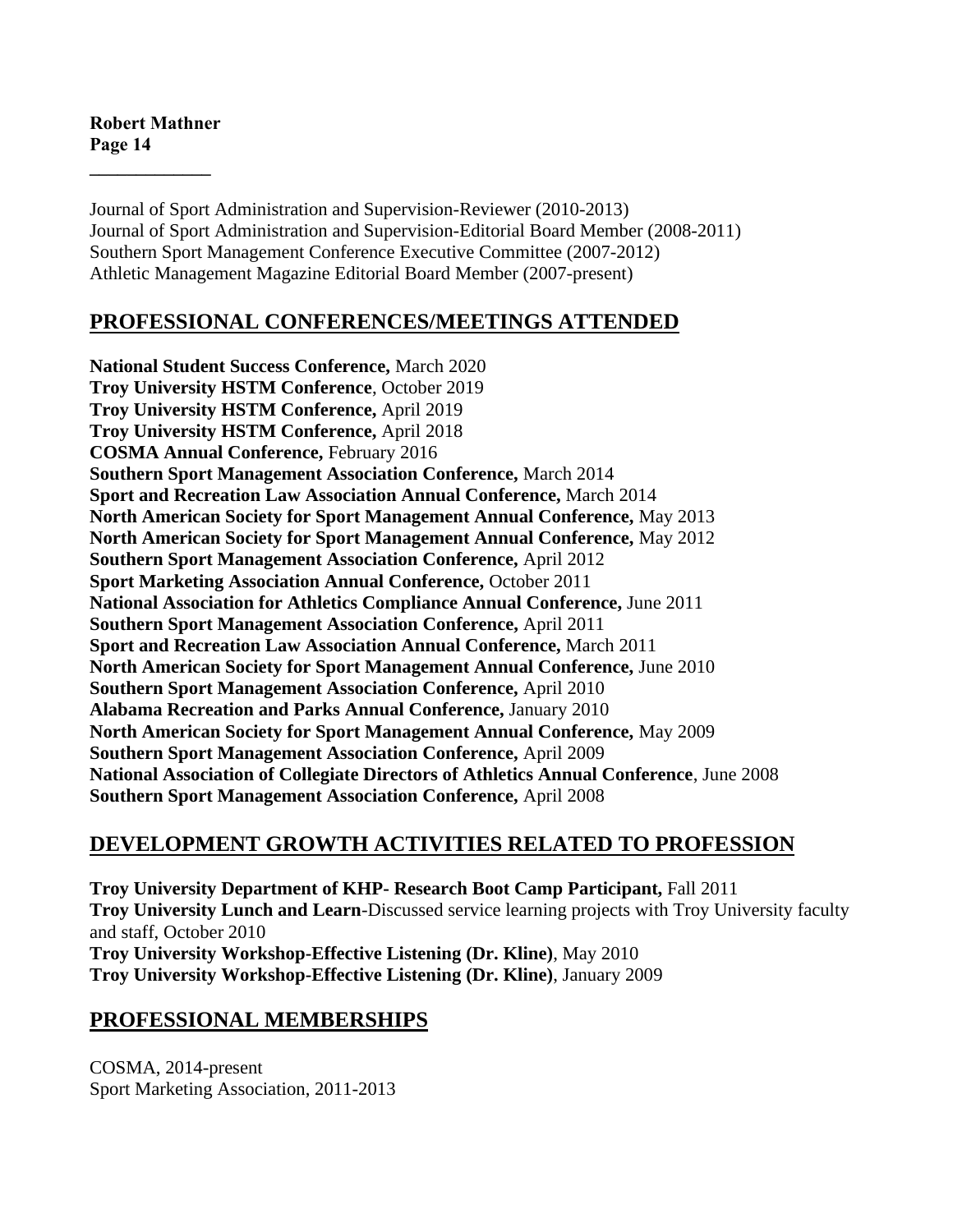Sport and Recreation Law Association, 2011-2012, 2013-2014 North American Society for Sport Management, 2010-2014

# **PROFESSIONAL ACTIVITIES**

**Chapter Faculty Advisor** (Fall 2005-May 2007) Sigma Chi Fraternity, UCF-**Orlando Task Force Committee Member** (2005-06) Anti-Gambling Task Force, UCF-**Orlando NCAA Certification Peer Reviewer** (June 2004) LSU-**Baton Rouge** Game Official Liaison (Mar. 1995, 2000, 2002) NCAA Regional MBB Tournaments

# **RECOGNITION AND HONORS**

- **Mathner, R.P.** (2020). Teresa Penn Rodgers Excellence in Student Advising Award for the 2019- 2020 academic year. This Award is designated to recognize a Troy University faculty/staff member annually for their dedication to student success through effective student advising. The selection of the award is made up a committee of students, faculty, and staff.
- **Mathner, R.P.**, Martin, C.L.L., Tatum, S., & Chouti, D. (2010). The Effects of a Sportsmanship Education Program on the Behavior of College Intramural Sports Participants. *Recreation Sports Journal,* 34 (2). Manuscript was nominated for the Article of Distinction Award for 2010.

# **PROFESSIONALLY RELATED COMMUNITY ACTIVITIES**

Wiregrass Men of Valor, President, 2019-Present

Alabama Distinguished Young Women Contestant Judge, 2019-Present

Coffee County Distinguished Young Women Board Member, 2019-Present

Coffee County Distinguished Young Woman Interviewer, 2019-Present *Prepared the local participants for the local competition by facilitating mock interviews*

Enterprise High School, 3rd Annual Wildcat Classic-Tournament Director, 2016

*2016 Directed the 3rd Annual Wildcat Classic Golf Tournament*

*• Raised \$14,500 for the Enterprise High School golf program*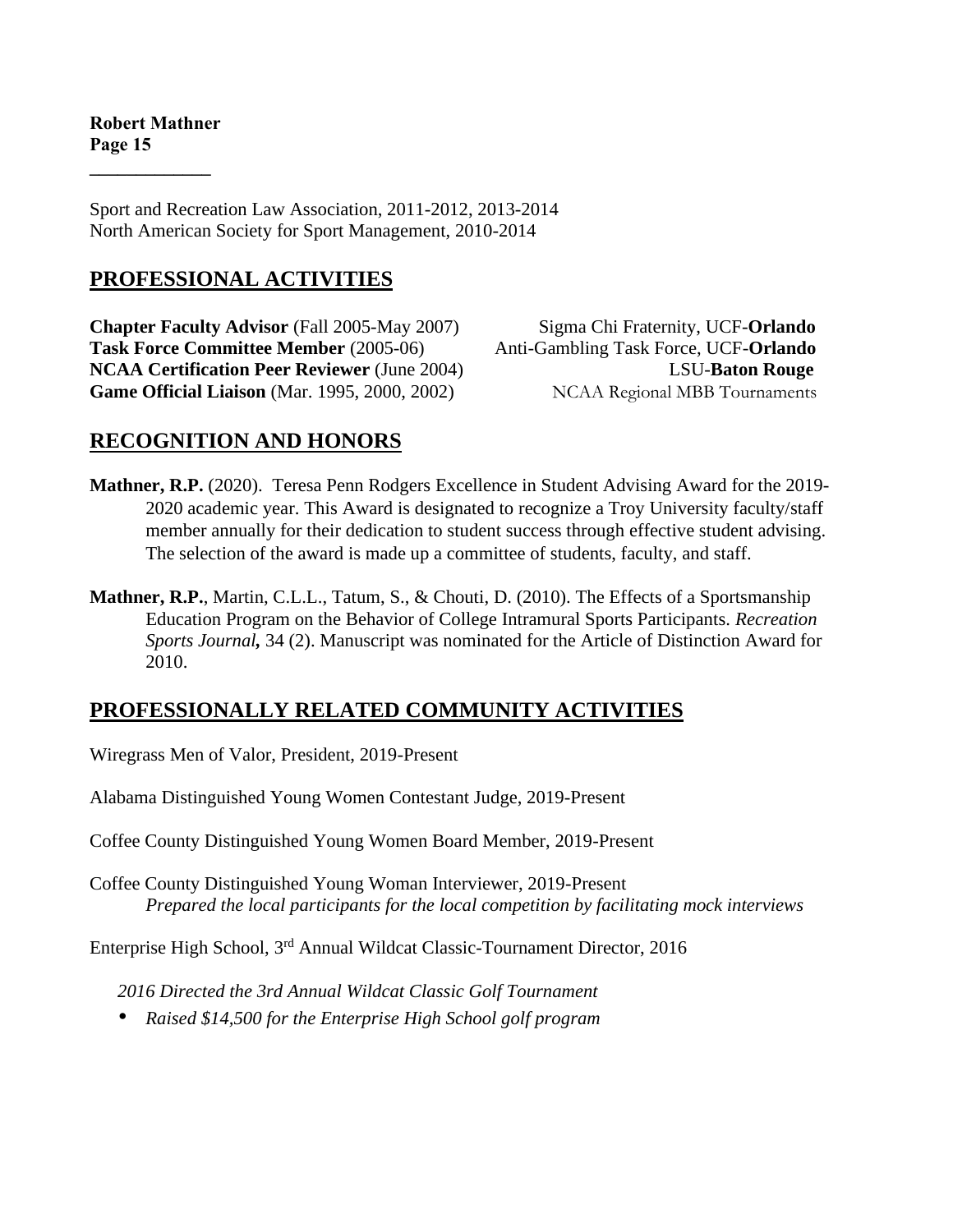Enterprise High School, 2nd Annual Wildcat Classic-Tournament Director, 2015

*2015 Directed the 2nd Annual Wildcat Classic Golf Tournament*

*• Raised \$11,500 for the Enterprise High School golf program*

Enterprise High School, 1<sup>st</sup> Annual Wildcat Classic-Tournament Director, 2014

*2014 Directed the 1st Annual Wildcat Classic Golf Tournament*

*• Raised \$9,000 for the Enterprise High School golf program*

## **Troy University Related**

*2015 Co-directed the annual National Guard Nick Costes 5-K/10-K run* 

- *• Raised \$1000 for Campus Kitchen*
- *2014 Co-directed the 5th Annual Troy HSTM Charity Golf Tournament*
	- *• Raised \$1500 for Project 19*

*2014 Co-directed the 6th Annual Children's Health Field Day*

*2014 Co-directed the annual National Guard Nick Costes 5-K/10-K run* 

- *• Raised \$1500 for The Fisher House*
- *2013 Co-directed the 5th Annual Troy KHP Miracle League Charity Golf Tournament*
	- *• Raised \$2000 for Troy Miracle League*
- *2013 Co-directed the 5th Annual Children's Health Field Day*
- *2012 Co-directed the 4th Annual Troy KHP Miracle League Charity Golf Tournament*
	- *• Raised \$1250 for Troy Miracle League*

*2012 Co-directed the 4th Annual Children's Health Field Day*

- *2011 Co-directed the 3rd Annual Troy KHP Miracle League Charity Golf Tournament*
	- *Raised \$1250 for Troy Miracle League*
	- *Raised \$ 500 for the KHP Scholarship Fund*

*2011 Co-directed the 3rd Annual Children's Health Field Day*